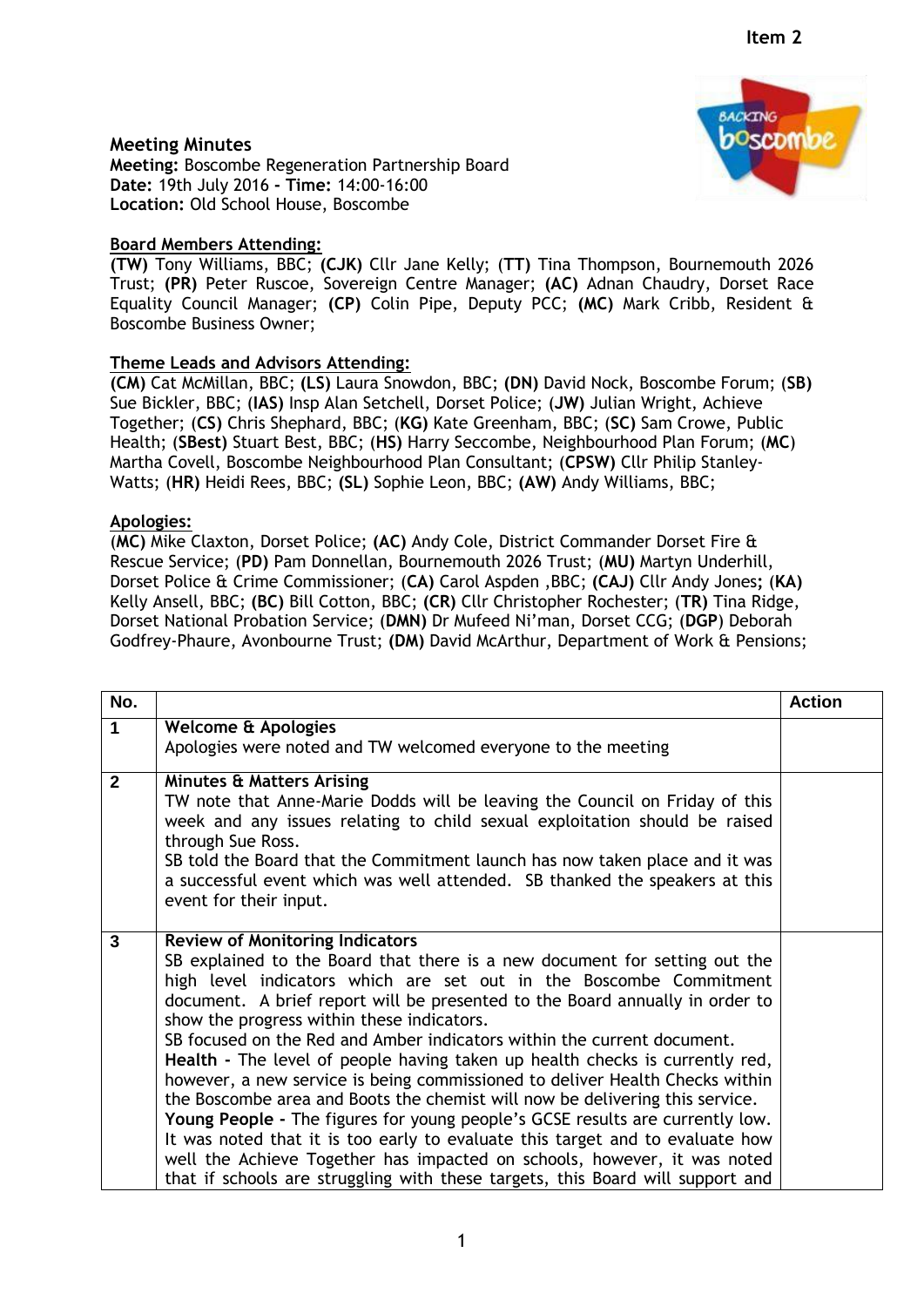|   | assist in achieving positive results.<br>Crime - AS explained to the Board that since the introduction of a new<br>recording software system, 2015 should be considered to be the baseline<br>figure. Q1 of 16/17 shows a reduction of 3.55% compared to 15/16.<br>E-panel - SB noted that the figure for residents who say 'I don't like Boscombe<br>and I don't go there' has risen by 1%. The reduction in media communications<br>could have had an impact on this figure.<br>Housing - LS noted that it is difficult to accurately report on these figures;<br>however, from the baseline of 551 accommodations units in 2012, the figure is<br>now 381 units which would suggest a 15% reduction in accommodation with<br>support.<br>The figures for density of private rented accommodation in Churchill Gardens<br>can only be based on the purchases of HMO's and this is showing a reduction<br>of 20% since 2012.                                                                                                                                                                                                                                                                                                                                                                                                                                                                                                                                                                                                   |          |
|---|---------------------------------------------------------------------------------------------------------------------------------------------------------------------------------------------------------------------------------------------------------------------------------------------------------------------------------------------------------------------------------------------------------------------------------------------------------------------------------------------------------------------------------------------------------------------------------------------------------------------------------------------------------------------------------------------------------------------------------------------------------------------------------------------------------------------------------------------------------------------------------------------------------------------------------------------------------------------------------------------------------------------------------------------------------------------------------------------------------------------------------------------------------------------------------------------------------------------------------------------------------------------------------------------------------------------------------------------------------------------------------------------------------------------------------------------------------------------------------------------------------------------------------|----------|
| 4 | Theme Lead Updates & Challenges                                                                                                                                                                                                                                                                                                                                                                                                                                                                                                                                                                                                                                                                                                                                                                                                                                                                                                                                                                                                                                                                                                                                                                                                                                                                                                                                                                                                                                                                                                 |          |
|   | Environment<br>SBest briefly went through some of the achievements so far that have<br>improved the area. These include the shared space scheme, improvements to<br>the precinct, updating of the bus station, solar powered bins and lighting<br>within the precinct.<br>SBest gave an overview of a special environment meeting that took place on<br>$7th$ May 2016. The aim of the special meeting was to look at major potential<br>projects for Boscombe. The areas of discussions were regarding Centenary<br>Way, Hawkward Road car park, the precinct area, the eastern end of the<br>precinct shared space scheme, the alley ways leading from the car parks to<br>the precinct and Churchill Gardens. It was decided that the three main<br>projects to look further into were Centenary Way, Hawkwood Road car park<br>and the alleyways and the second shared space scheme.<br>SL gave a presentation of possible ideas of how these could be taken forward.<br>(Please see attached presentation). It was decided that this would be brought<br>back to Board in around three months. SBest and SL will look further into<br>costing, funding and possible future plans for these projects as well as<br>ensuring that the Neighbourhood Plan forum is involved.<br>TW stressed that these plans need to be driven forward as soon as possible<br>with a view to starting in April 2017 as there is a concern that with the joining<br>up of Councils by 2019, Boscombe may no longer be a priority area of work. | SBest/SL |
|   | Health<br>SC noted that last year, around 700 more Health Checks would have needed to<br>be performed in order to reach its target. With that in mind, a tender went<br>out for a new provider of Health Checks. Boots the Chemist have been<br>awarded this tender and are putting plans into place for providing this service.<br>SC explained to the Board that there will also be a targeted approach with<br>Health Checks for vulnerable groups. SC will discuss this further with LS.                                                                                                                                                                                                                                                                                                                                                                                                                                                                                                                                                                                                                                                                                                                                                                                                                                                                                                                                                                                                                                    | SC/LS    |
|   | <b>Employment &amp; Enterprise</b><br>CS noted that the company commissioned to undertake a retail study have<br>begun this piece of work. CS & KG will present a report regarding this at the<br>September Board meeting.<br>There is no update currently on the funding for Outset Bournemouth;<br>however, it is expected to be honoured following the UK leaving the European                                                                                                                                                                                                                                                                                                                                                                                                                                                                                                                                                                                                                                                                                                                                                                                                                                                                                                                                                                                                                                                                                                                                               |          |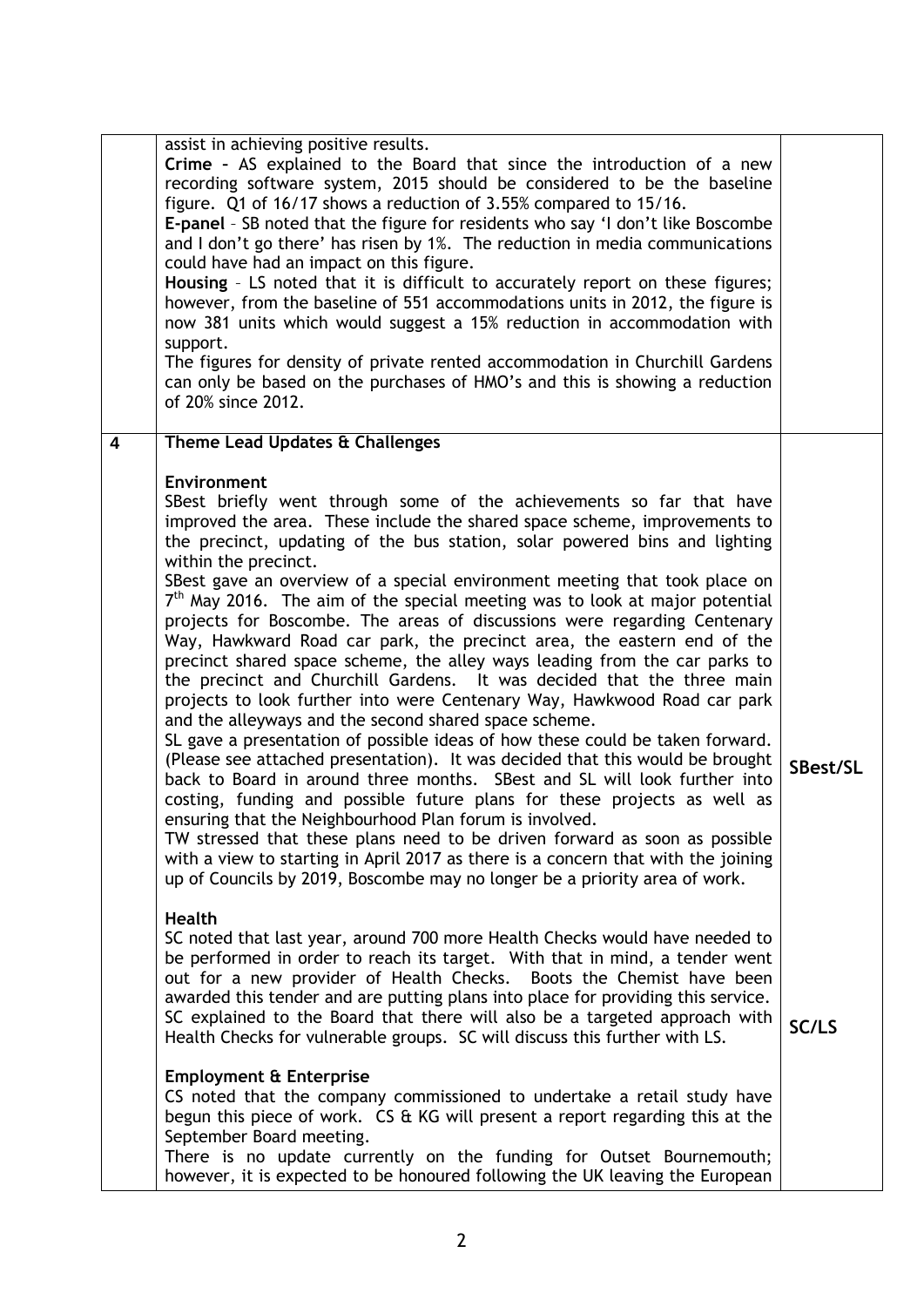Union.

CS noted that item 6 on this the Employment & Enterprise update should be green and not amber.

## **Education & Attainment (Young People)**

JW informed the Board that the 'Aspire' Collective Impact Project is proceeding well and has just completed its first academic year. They have achieved all of the output targets set for this academic year.

The School Shop Project "Avonreach" is now operating from the Sovereign Centre on Tuesday afternoons. This project is to provide outreach to parents with children at Avonbourn Trust. If successful, it may expand to provide support for families of all Boscombe students.

CM played a short video from the Young people's Blue Cafe Event which took place on the he  $29<sup>th</sup>$  June 2016. <https://youtu.be/HXGUgiP728E> The event was successful and provided the opportunity for officers to engage with students from Avonbourne and Harewood and identified discuss solutions ot the issues that they were most concerned about. The Young People will write a report about the pledges/outcomes and present it to the BRP Board. CM also noted that the young people would like to have a representative who sits on this Board so that they can hold the partnership to account about the actions we sign up to.

#### **Crime**

AS thanked the Boscombe Regeneration team for relocating to a smaller office which allowed the Police to move back into the Cotton Exchange building before the repairs are completed to the Police Parade room.

AS asked SBest if some special attention could be paid to the Crescent by way of cutting back foliage which will hopefully reduce the amount of people gathering and drinking in that area. SBest will look into this.

**SBest**

AS noted that as well as day to day Police work, he is keen to focus on some more specific operations such as Operation Benchmark and Operation Furlong. AS noted that he would like to change the name of this theme so that it represents a more positive approach. He has suggested 'A Safer Boscombe'.

CPSW enquired about volunteers for manning the Police Contact Point. AS is actively trying to recruit more volunteers.

AS noted that although there was an initial surge of reported incidents of hate crime following the EU referendum, these have now decreased.

AC asked if there could be an item at the next Board meeting regarding Community Cohesion. AC will start the process of coordinating this piece of work and CM will assist if required. **AC**

#### **Housing**

Following on from an issue that was raised at the last meeting regarding BT boxes at the Palmerston Road site, the cost to relocate these would be very high. Therefore, a new access point will have to be configured for this site and the project will be reduced from 12 houses to 11. Planning amendments have been submitted and LS will report the outcome at the next Board meeting. **LS**

The Small Grants Programme for Churchill Gardens will hopefully begin soon. LS noted that they are just waiting for final Council approval.